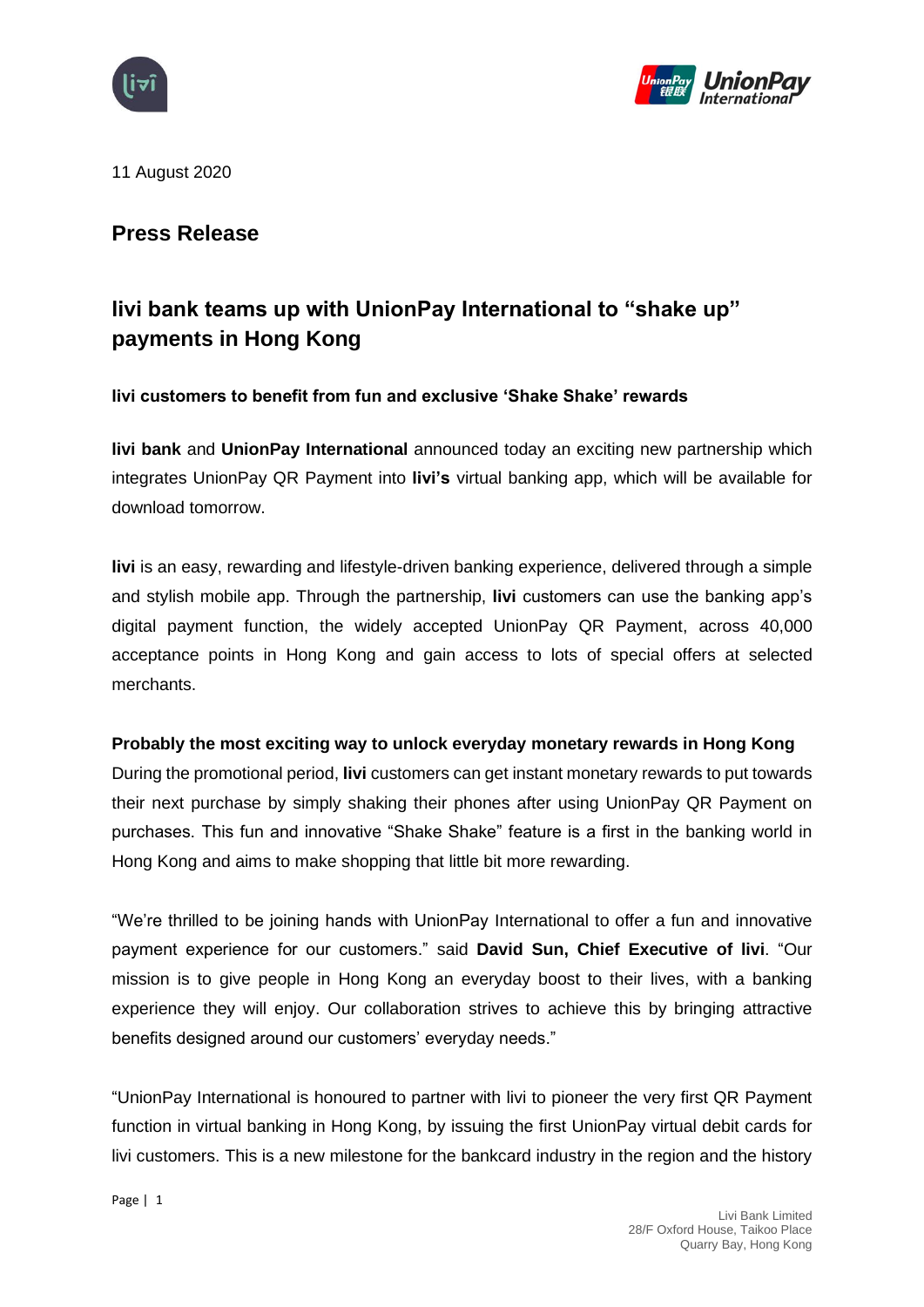



of UnionPay International's innovation in Hong Kong," says **Michelle Shao, Deputy General Manager, UnionPay International Hong Kong Branch**. "Leveraging our advantages in payment technology and network, UnionPay is willing to join hands with more industry players to provide more high-quality and innovative services for more customers in Hong Kong."

### **UnionPay QR Payment – safe, popular and convenient**

Since the launch of UnionPay QR Payment at the end of 2017, it has been widely welcomed by cardholders and merchants, with over 300 million users worldwide. **livi** customers will be able to use UnionPay QR Payment in a wide variety of accepting merchants across Hong Kong including convenience stores, food, public transit, entertainment, and public utilities outlets. Without the need for physical contact, UnionPay QR Payment also makes payment safer and more convenient during the COVID-19 pandemic.

Getting started with **livi** is as quick as making a coffee – a Hong Kong mobile phone number and a HKID card are all that's needed to register.

**livi** is a bank for everyone in Hong Kong. **livi's** relationship is with its customers and customers don't have to maintain any "relationship balances", nor charged any fees to keep their account open. Naturally, the **livi** app has a mobile payment solution through UnionPay QR Payment, Faster Payment System (FPS) for making and receiving real-time transfers, as well as Electronic Direct Debit Authorisation (eDDA) so customers can pull funds from their existing bank accounts.

#### **HK\$100 from us, to you. No strings attached.**

**livi's** goal is to help customers bank smarter and live life their way. How better to kick-start the relationship than an instant HK\$100 on becoming a **livi** customer? Plus, introduce friends to **livi** and for the first ten who join, **livi** will give the referrer a HK\$100 reward for each successful referral.

#### **The digital account where your money works for you**

Your money is for you to live your life. With **livi**'s dual benefits, the **livi** account automatically earns 0.5% per annum interest on deposits up to HK\$500,000, while at the same time giving the flexibility to spend at any time using UnionPay QR Payment.

#### **Multi-layered security and protection**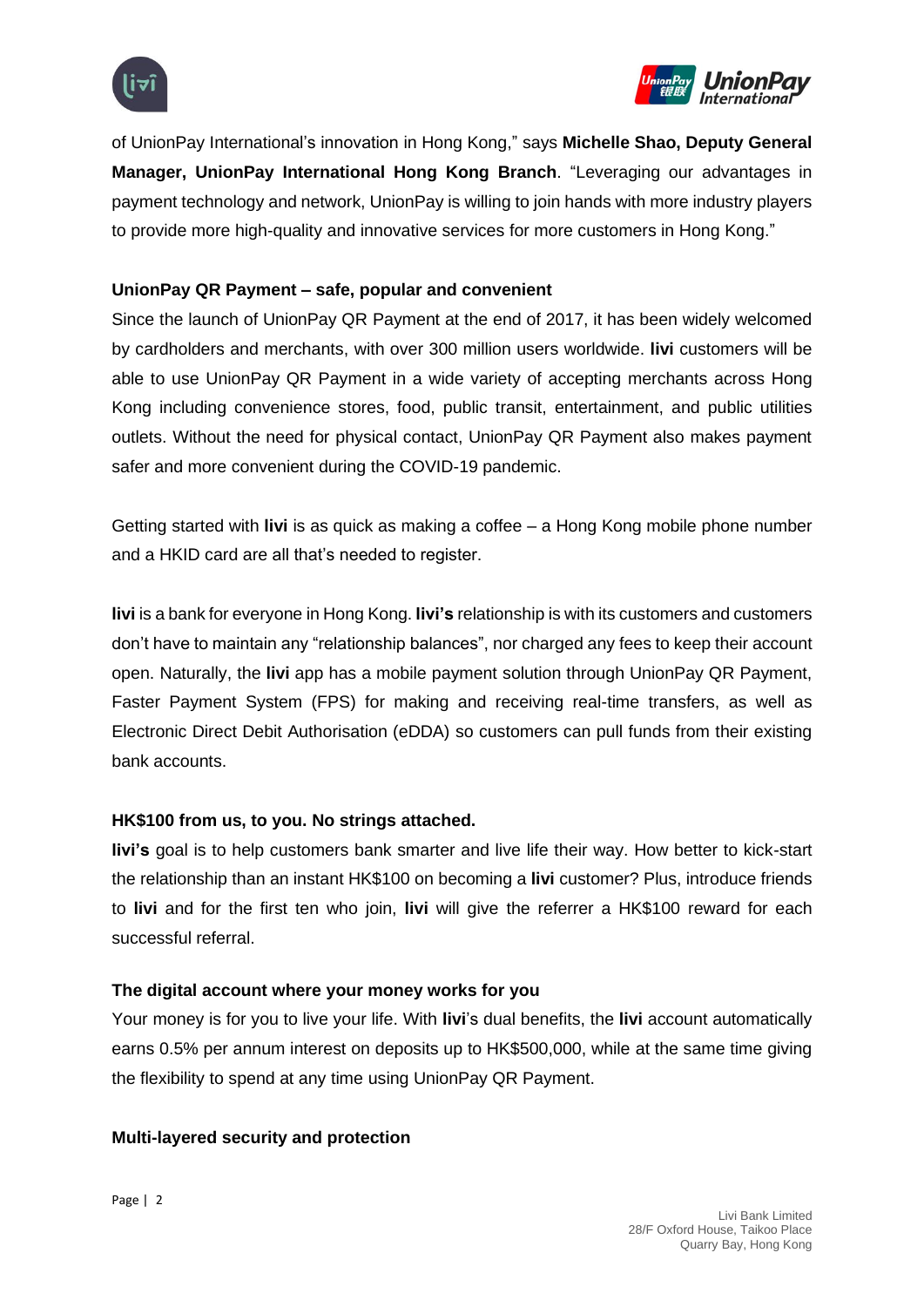



Of course, customers expect their deposits to be safe and data kept private. This is why **livi** has a 24/7 Security Operation Centre, in-app encryption, biometric authentication, and mobile notifications when a payment is made, to give customers peace of mind. **livi** is a licensed bank in Hong Kong, and eligible customer deposits at **livi** are protected under the Deposit Protection Scheme up to HK\$500,000 per depositor.

#### **Talk to a real person when you need to**

Since May 2020, employees from **livi**'s shareholder companies have been diligently testing the **livi** app and services in our 'Sandbox' review to help perfect the **livi** experience. If there are any areas where customers need assistance, **livi's** Hong Kong-based customer support team is here 24/7 to help over live chat and phone.

#### **About livi bank**

Hong Kong based, **livi bank** is backed by BOC Hong Kong (Holdings), Jingdong Digits Technology and the Jardine Matheson Group, which together bring to **livi** a unique range of benefits in terms of financial strength, technological expertise and marketing excellence.

With the goal to foster fintech innovation, promote financial inclusion and enhance customer experiences, **livi** brings a unique, brand-new and different banking experience to Hong Kong. Taking an innovative approach, **livi** provides customers with flexible solutions anytime and anywhere that complement their everyday lives.

## **About UnionPay International**

UnionPay International (UPI) is a subsidiary of China UnionPay focused on the growth and support of UnionPay's global business. In partnership with more than 2,300 institutions worldwide, UnionPay International has enabled card acceptance in 179 countries and regions with issuance in 61 countries and regions. UnionPay International provides high quality, cost effective and secure cross-border payment services to the world's largest cardholder base and ensures convenient local services to a growing number of global UnionPay cardholders and merchants.

For high-resolution images, please download from the link below: <https://bit.ly/2PJRkOI>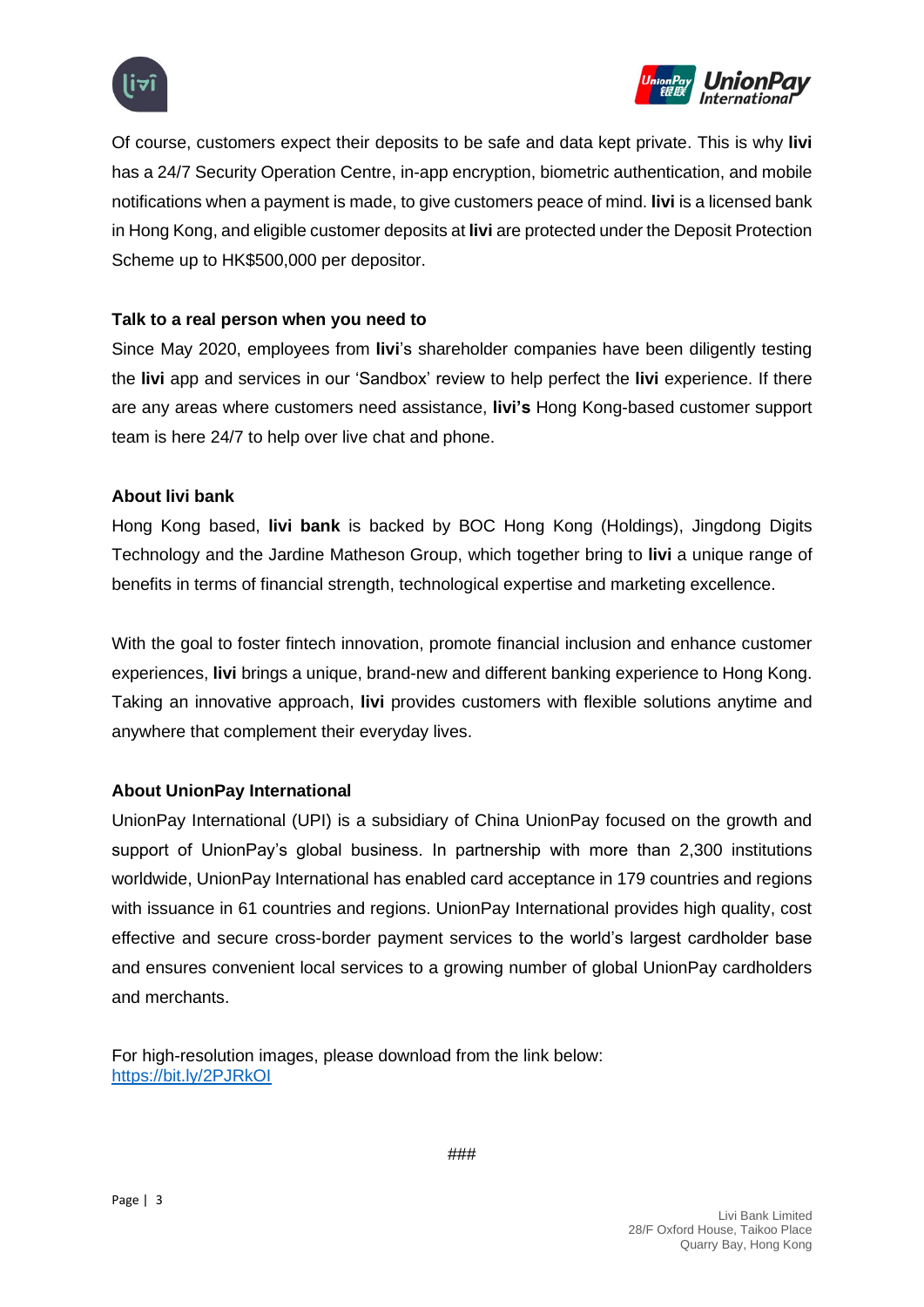



**For more information, please contact: Edelman Hong Kong on behalf of livi bank** Kenneth Ho Joyce Lai Tel: +852 2837 4769 Tel: +852 2837 4743 Email: [Kenneth.Ho@edelman.com](mailto:Kenneth.Ho@edelman.com) Email: [Joyce.Lai@edelman.com](mailto:Joyce.Lai@edelman.com)

# **Thunder Public Relations Consulting on behalf of UnionPay International**

Winky Chow Tel: +852 2201 6474 Email: [winkychow@rfthunder.com](mailto:winkychow@rfthunder.com)